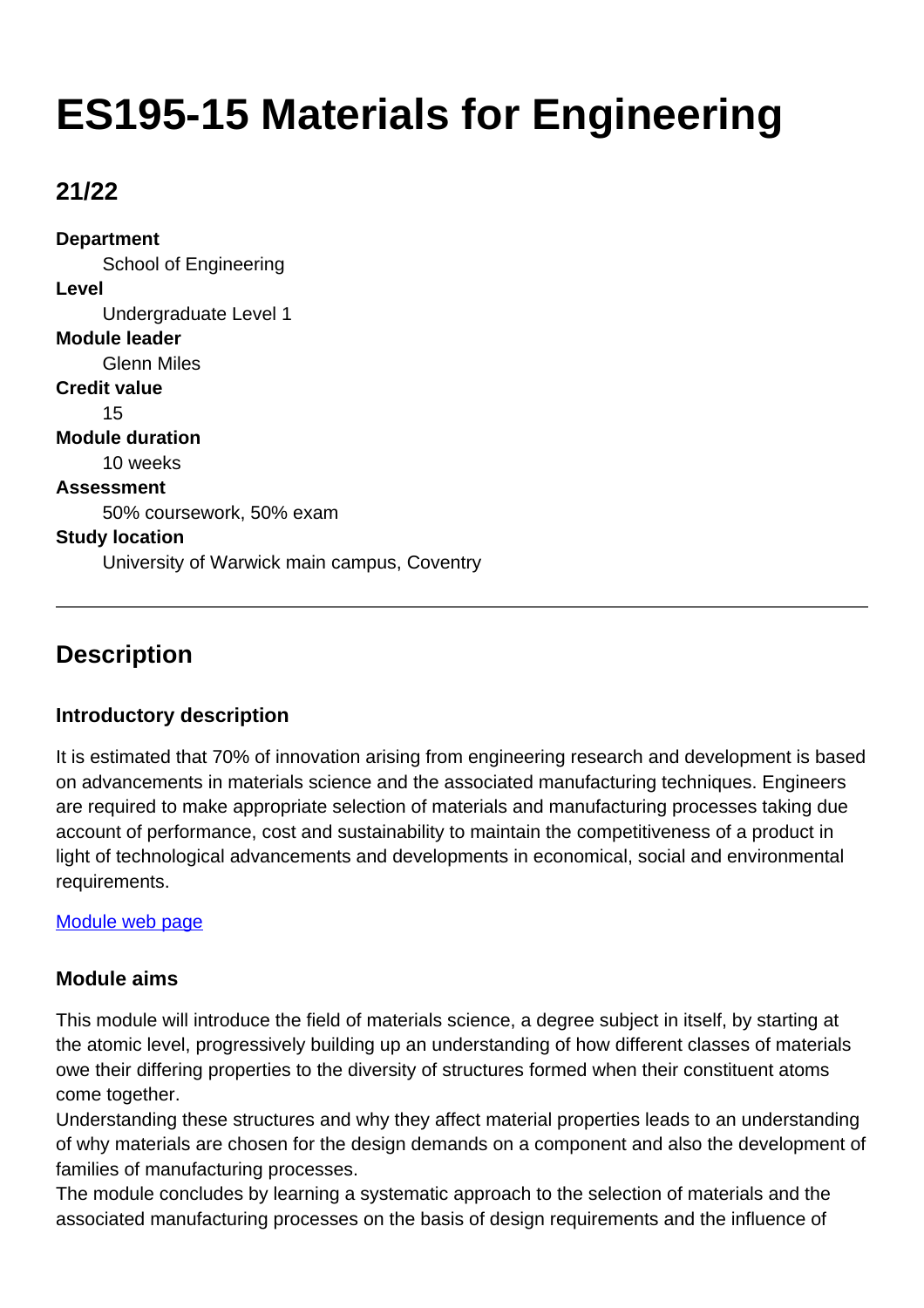social and environmental considerations.

The principal aims then are to enable students to integrate materials selection into their Computer Aided Engineering (CAE) capabilities and be able to substantiate that selection by understanding the science that underpins the behaviour of materials.

## **Outline syllabus**

This is an indicative module outline only to give an indication of the sort of topics that may be covered. Actual sessions held may differ.

The Module will cover the 4 main classes of Materials.

- Steels and other Ferrous alloys
- Non Ferrous alloys
- Polymeric Materials
- Composites, Ceramics and Glasses

Each of these classes will be characterised by the explaining the following aspects of Materials **Science** 

- Atomic and molecular structure, microstructure, macrostructure
- Appropriate mechanical, physical, chemical, environmental, electrical, electronic, and manufacturing properties
- Transformations in materials structures
- Structure-property relationships
- Manufacturing Processes and Constraints
- In service considerations, degradation and failure
- Environmental and sustainability considerations.
- Selection of appropriate materials
- Selection of appropriate manufacturing processes (shaping, joining and surface treatment).

## **Learning outcomes**

By the end of the module, students should be able to:

- Distinguish the main classes of engineering materials and the underlying materials science that determines their properties and their applications.
- Explain how the structure of engineering materials affect the properties through the structure property relationship
- Describe how structures of materials can be manipulated to enhance the properties of materials
- Link the performance of engineered products to the complex interactions between material, manufacturing process and design
- Select an appropriate engineering material and manufacturing process for a given design
- Evaluate the life cycle environmental impacts related to material and process choice

## **Indicative reading list**

Materials science and engineering Book by William D. Callister; David G. Rethwisch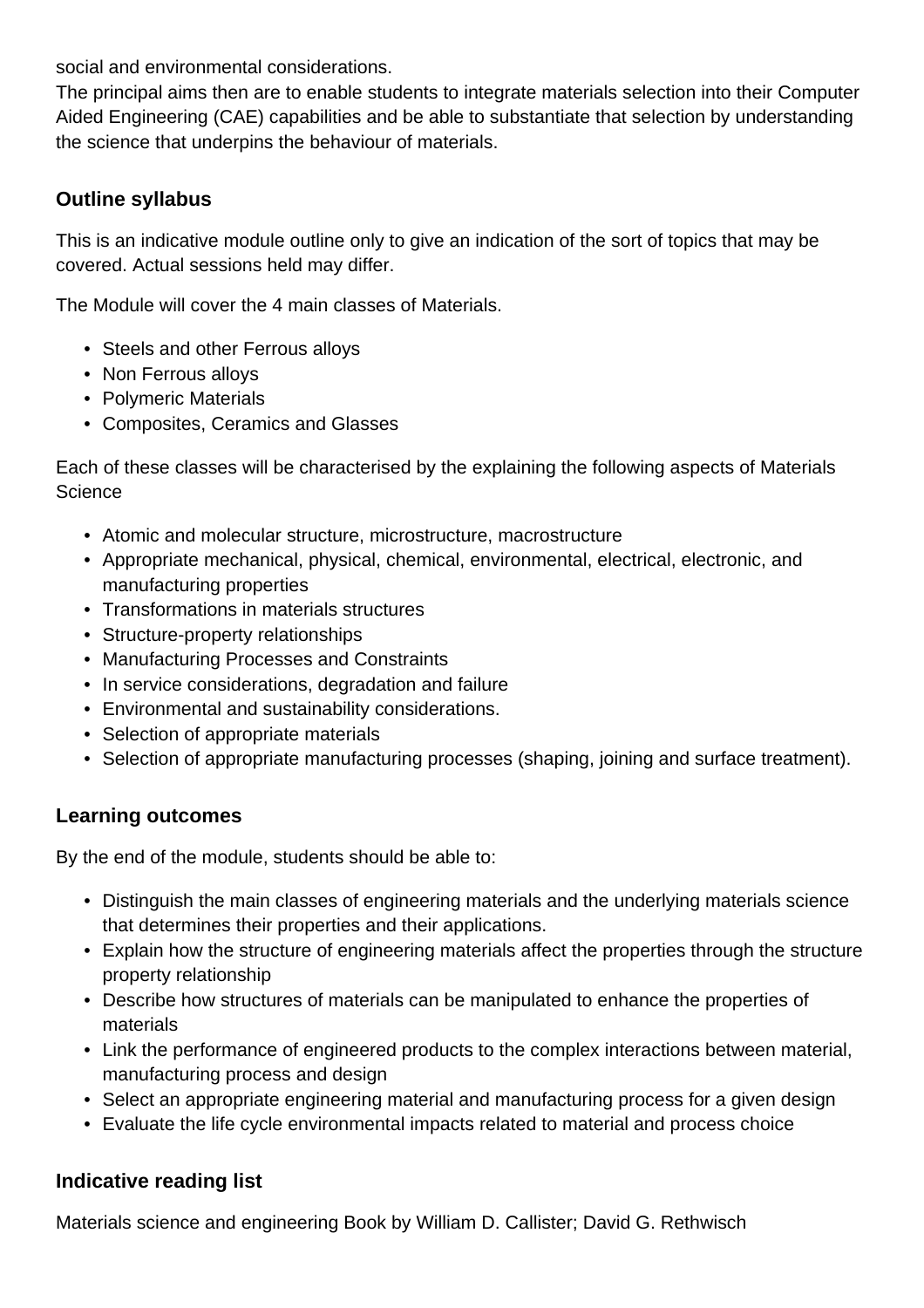The Science and Engineering of Materials. Donald R. Askeland, Wendelin J. Wright. Seventh edition, SI. Boston, MA : Cangage Learning, [2016]

Materials Selection in Mechanical Design / Michael F. Ashby. Butterworth-Heinemann 2011. 4th ed.

Engineering Materials 1 [electronic resource] : an Introduction to Properties, Applications, and Design. Michael F. Ashby, David R.H. Jones. Butterworth-Heinemann 2012. 4th edition

Engineering Materials 1 : An Introduction to Properties, Applications and Design by Michael F. Ashby and David R.H. Jones. Butterworth-Heinemann 2011. 4th ed.

Introduction to Materials Science for Engineers. James F. Shackelford. Pearson Prentice Hall 2009 7th ed.

[View reading list on Talis Aspire](https://rl.talis.com/3/warwick/lists/531D385C-4742-A9D5-2CED-6C9FD2ABF85B.html)

## **Subject specific skills**

- 1. Plan and conduct a materials selection process using a CAE tool
- 2. Knowledge and understanding of the underpinning science of materials behaviour and the link between structure and properties.
- 3. Knowledge and understanding of manufacturing processes and their relationships with the various classes of materials.
- 4. Ability to apply relevant practical and laboratory skills to safely evaluate materials properties via destructive and non-destructive means, understand the value of the data being generated, and analyse that data to extract materials property values.
- 5. Knowledge and understanding of the balance between material performance, cost and environmental impact.

## **Transferable skills**

- 1. Numeracy: apply mathematical and computational methods to communicate parameters, model and optimise solutions within the context of a materials selection activity.
- 2. Apply laboratory skills, data gathering & evaluation, and the effective use of materials testing facilities
- 3. Communicate (written and oral; to technical and non-technical audiences) and work with others
- 4. Plan self-learning and improve performance, as the foundation for lifelong learning/CPD
- 5. Exercise initiative and personal responsibility, including time management
- 6. Awareness of the blended cost of manufacturing with materials in the creation of economic and social value
- 7. Overcome difficulties by employing skills, knowledge and understanding in a flexible manner
- 8. Be professional in their outlook, be capable of team working, be effective communicators, and be able to exercise responsibility and sound management approaches.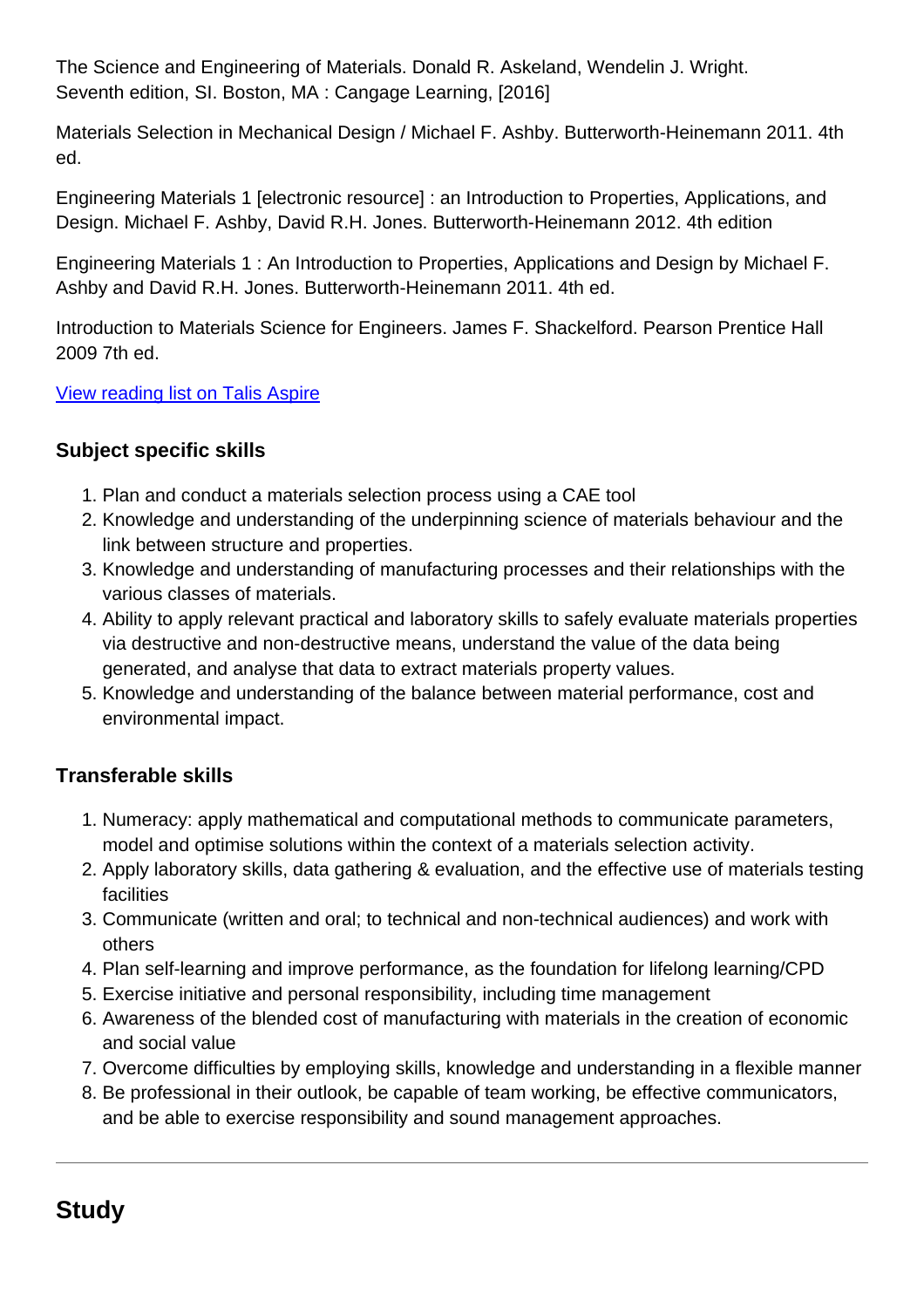## **Study time**

Lectures 20 sessions of 1 hour (13%) Practical classes 3 sessions of 2 hours (4%) Online learning (scheduled sessions) 4 sessions of 1 hour (3%) Private study 120 hours (80%) Total 150 hours

## **Private study description**

120 hours guided independent learning

## **Costs**

No further costs have been identified for this module.

## **Assessment**

You must pass all assessment components to pass the module.

## **Assessment group C**

|                                                             | Weighting | <b>Study time</b> |
|-------------------------------------------------------------|-----------|-------------------|
| Lab assessments                                             | 50%       |                   |
| 3 lab assessments                                           |           |                   |
| <b>Online Examination</b>                                   | 50%       |                   |
| Written Examinaton 1 hour long covering the entire syllabus |           |                   |
| ~Platforms - QMP                                            |           |                   |

- Online examination: No Answerbook required
- Students may use a calculator
- Engineering Data Book 8th Edition

#### **Feedback on assessment**

Formative feedback from computer- and in-class based tests. N.B. These labs are regarded as a combined component worth 50% of the module mark.

## **Type Required**